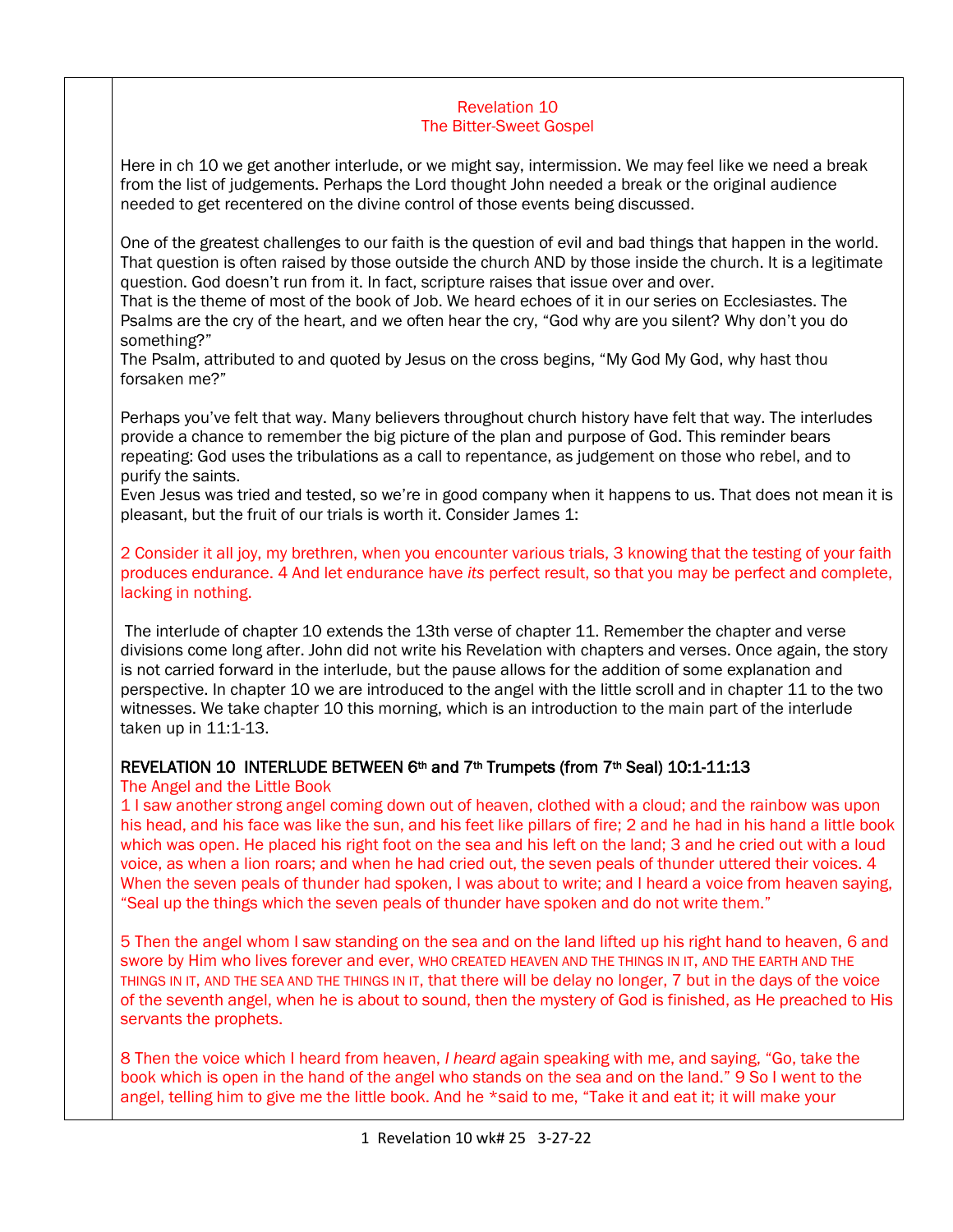stomach bitter, but in your mouth, it will be sweet as honey." 10 I took the little book out of the angel's hand and ate it, and in my mouth it was sweet as honey; and when I had eaten it, my stomach was made bitter. 11 And they \*said to me, "You must prophesy again (against) concerning many peoples and nations and tongues and kings." We have another interlude to be reminded of the HEAVENLY throne and the One who rules from it. The word of God comes as TRUE TRUTH, which is the opposite of the chaos of chapter 9. As believers, we gather for worship to get a taste of heavenly truth each week. God delivers his message by a mighty angel to recommission John as his prophet. This message deals with the ongoing witness of faithful believers and the destiny of those who oppose the faithful and their message. At the conclusion of the interlude in 11:13 John goes back to final TRUMPET VISION. As with previous interludes, this is not a chronological interruption per se, but rather it offers a further divine perspective of the same period of time covered by the first six trumpets. This section 10:1-11:13 shows the basis for the judgements seen thus far and those to come. Those who persecute the believers will be held accountable before God. That brings comfort to the believers whose prayers are for God to display His justice. In general, we may not like the idea of being accountable before God, but please remember that accountability validates value and dignity. If you are not accountable, then what you do doesn't count. It's of no or of little importance. We may balk at the idea of God's justice, but deep down we all want it, for others if not for ourselves. There are those who proclaim a naturalist philosophy i.e,, the view of someone who believes that there is no God and that the only thing that exists is matter, that everything is just stuff, nothing more. Steven Pinker, an evolutionary materialist, is a good example. In his book How the Mind Works, he gives an argument like this… Our brains are nothing but physical organs, complex computers. Our thoughts, our ideas, our feelings are all nothing but neurons firing in the brain. … Truth, love, right and wrong are not *real* things; they are simply what human beings *feel* because the meat in their heads produces such feelings. There is no truth and falsehood in objective reality; just the feelings produced by the brain. Love, right and wrong; all of this is simply a mindless chemical, biological process, nothing more. Such a "God- less" approach is not new, but its predominance is new. While it makes a catchy soundbite for a certain type of documentary, it IS NOT an approach to life that one can live with consistently. Such ideas fall apart while living in the real world. The most ardent naturalist has a hard time avoiding nonnaturalistic ideas. The realities and relationships of life force us to affirm certain things – like love, moral freedom, justice, sympathy – even if we claim that such things don't exist in a purely material world. Those who consistently hold such views must deny the things that matter the most in life, the things that make us enjoy life. They can't account for the things that make life significant. "Truth, love, right and wrong are not *real* things; they are simply what human beings *feel* because the meat in their heads produces such feelings" doesn't make a great Hallmark card. Try that on Valentines Day or your anniversary. " I would say I love you but it's just the meat between my ears that produces such feelings. Happy Anniversary anyway". (That would confirm to your wife that you are a meathead) V. 2 echoes the angel of Daniel ch 10-12 as other portions allude to other OT Prophets.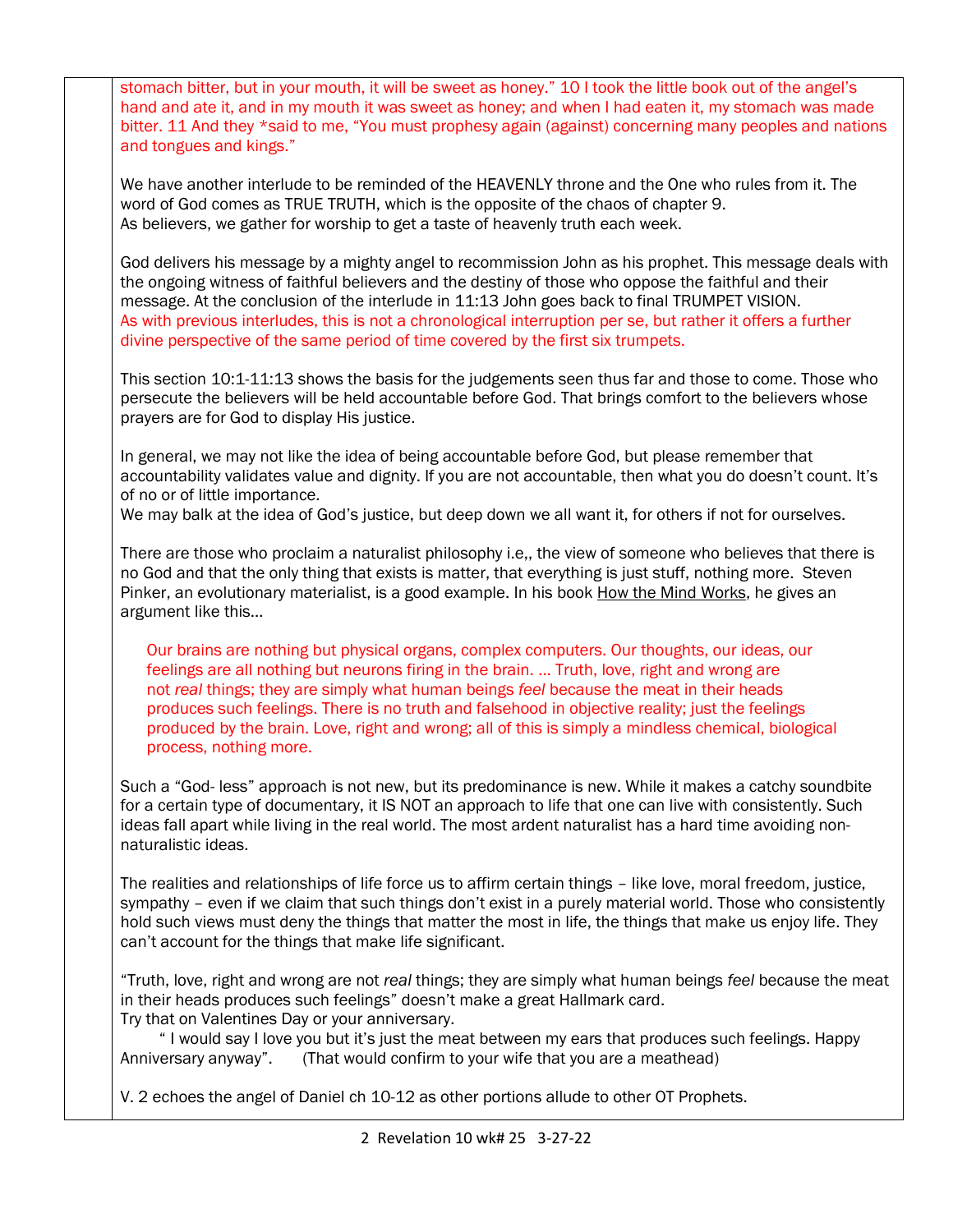WHO IS THE ANGEL??

Not the same 'mighty angel' of Ch 5 who asked, "Is anyone able to open the scroll?"

This description in ch 10 has many echoes of OT images and some commentators take this mighty angel to be Christ, but the text isn't clear. This is 'another' mighty angel. The first was not Christ, and there will be a third in Ch 13, so it would seem to fit that this one is not Christ either. There is no indication that John gives worship to this angel, which would make sense if he were Christ, or even perceived to be Christ.

In verse 6 this angel makes an oath "by Him who lives forever and ever." He could swear by Himself, but the language is more indicative of a created being.

The echoes of OT images do indicate that this is a heavenly being who is a divine representative or messenger i.e. angel = messenger.

Ultimately, the exact identification of the angel is not as important as the MESSAGE itself. This angel is carrying the message of the savior – his sovereignty and his trustworthiness.

This angel is holding a little scroll. Again, there are different views on whether or not it is the same scroll or book from Ch 5. It is the content that is important, not the identity of the scroll.

V 4-6 Here John is told NOT to write down what he sees or hears. We might expect another parallel account of the 7 seals, trumpets, and bowls. We are not given the details, so we don't need to know. God does not reveal everything. We walk by faith, not by sight. If God doesn't tell us, then we don't need to know.

v. 5-7 The angel raises his hand and makes an oath. In doing so he invokes the land, the sea, and the sky – all the realms of creation.

He announces "no delay" i.e. once the 7<sup>th</sup> trumpet has sounded there will be no delay, not once he finishes speaking.

There is a mystery that is finished, as was preached to the prophets. Most commentators connect this with Daniel 11-12. There is a mystery that was hidden, but now to be revealed. The use of the word mystery is a clue since that word is used numerous times in the NT describe the GOSPEL.

What Daniel did not understand is now explained in these 'latter days' as Christ has been revealed. His life, death, and resurrection are the mystery that was predicted from of old, but the details and nature of the mystery were unexpected, i.e. The incarnate deity would come and walk among us and bear our sin.

 Here are two examples of scripture that talk about the "mystery" of the Gospel. Rom 16:25 Now to Him who is able to establish you according to my gospel and the preaching of Jesus Christ, according to the revelation of the mystery which has been kept secret for long ages past, 26 but now is manifested, and by the Scriptures of the prophets, according to the commandment of the eternal God, has been made known to all the nations, leading to obedience of faith; 27 to the only wise God, through Jesus Christ, be the glory forever. Amen.

1For this reason I, Paul, the prisoner of Christ Jesus for the sake of you Gentiles— 2 if indeed you have heard of the stewardship of God's grace which was given to me for you; 3that by revelation there was made known to me the mystery, as I wrote before in brief. 4 By referring to this, when you read you can understand my insight into the mystery of Christ, 5 which in other generations was not made known to the sons of men, as it has now been revealed to His holy apostles and prophets in the Spirit; 6 to be specific, that the Gentiles are fellow heirs and fellow members of the body, and fellow partakers of the promise in Christ Jesus through the gospel,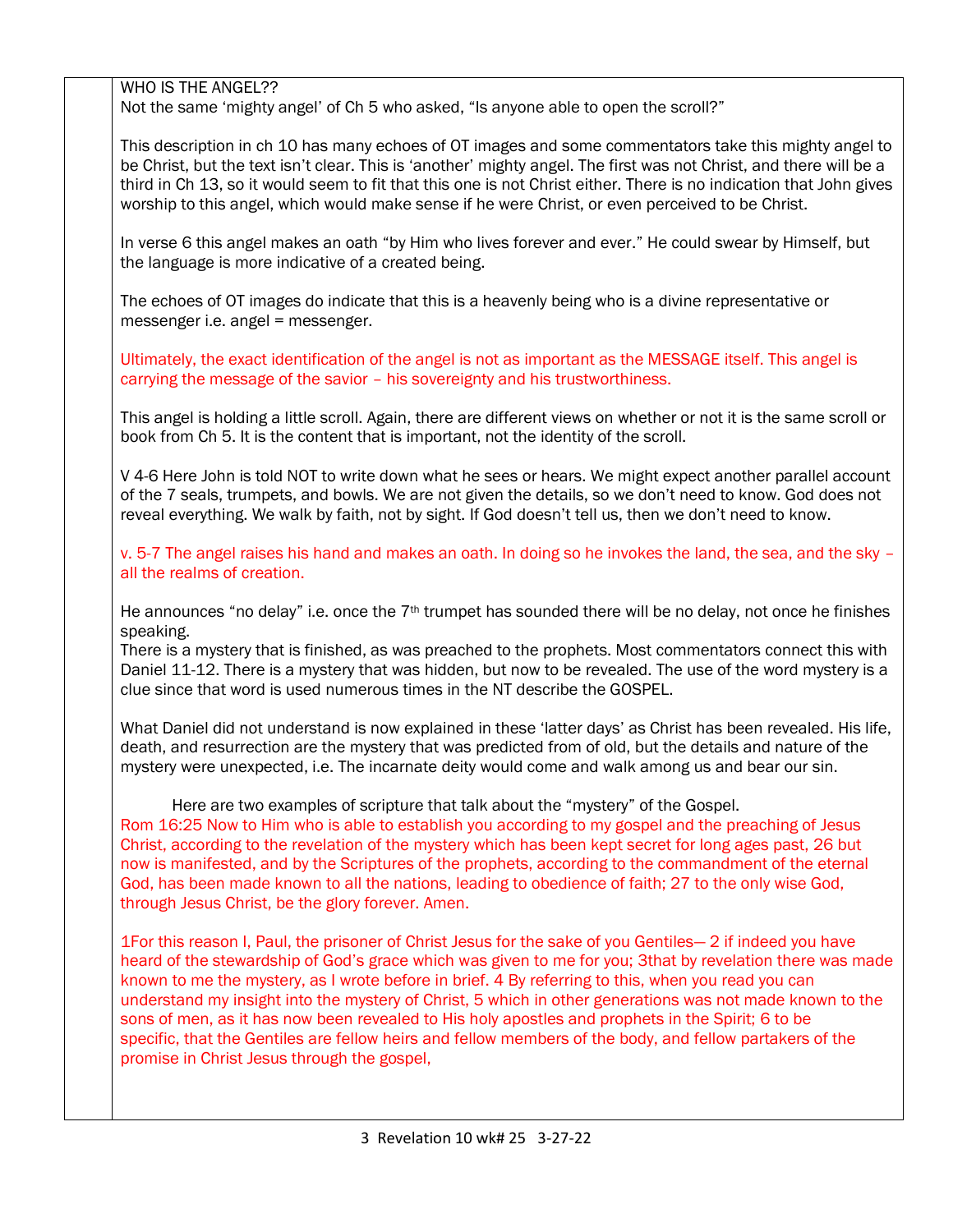This gospel is mysterious in that no one would expect a savior who would die like a criminal on a cross. Also, the mystery is unexpected because the victory of Christ comes by way of an apparent defeat – the cross. God defeats the kingdom of evil by what seemed to be a defeat of the His son.

It was Friday. All looked lost and the disciples were defeated and scattered, but Sunday was coming.

On Friday a thief, On Sunday a King Laid down in grief, But awoke with keys Of Hell on that day, The first born of the slain The Man Jesus Christ Laid death in his grave

v. 8-11 Instead of writing down what he saw and heard, John is given instructions to eat the little scroll. This resonates with the prophet Ezek who was also given a scroll to eat 3:1-3. It was also sweet in his mouth but also bitter.

John has been commissioned since Ch 1 to serve as a prophet of the apocalypse, i.e. 'revelation'. 10:11. Here he eats the scroll as a confirmation of his obedience and identification with Christ, His message, and His sovereign reign. Rev 5 and 7 speak of those of every nation, tongue, and tribe who will have the mark of the Lamb, but as John goes forth at this particular time he will see peoples and nations and languages resisting Christ and his witnesses [\(11:9; 13:7; 17:15\)](https://www.esv.org/Revelation+11%3A9%3B+Revelation+13%3A7%3B+Revelation+17%3A15/). Kings in particular will ally themselves with evil (6:15; 16:12–[14; 17:2, 18; 19:18](https://www.esv.org/Revelation+6%3A15%3B+Revelation+16%3A12%E2%80%9314%3B+Revelation+17%3A2%3B+Revelation+17%3A18%3B+Revelation+19%3A18%E2%80%9319/)–19).

The scroll is bittersweet because some will hear and repent and trust Christ while others will hear and rebel. There is the GOOD NEWS of salvation but there is the bitter reality of our sin. If we accept the bitter news of sin and turn to Christ in repentance, we then know the sweetness of the gospel.

Psalm 19 The judgments of the Lord are true; they are righteous altogether. 10 They are more desirable than gold, yes, than much fine gold; Sweeter also than honey and the drippings of the honeycomb.

Ps 34 – O Taste and see that the Lord is good.

1 Pet 2 1 Therefore, putting aside all malice and all deceit and hypocrisy and envy and all slander, 2 like newborn babies, long for the pure milk of the word, so that by it you may grow in respect to salvation, 3 if you have tasted the kindness of the Lord.

The Christian life is not simply a set of propositions. It is a relationship that is tasted and experienced in the soul. It is that relationship that will strengthen the heart and enable believers to stand firm.

 The "taste and see" part is not less important than the 'doctrinal' part. They go together to make up biblical faith.

The scroll is bitter because of suffering that goes with it – suffering for those judged and the suffering of the Saints (ch 6:10). Jesus warned that those who follow Him will suffer and be persecuted. Most Christians around the world over the past 2000 years have been exposed to that in ways that we have not. The original audience certainly experienced it, so the message of Christ' victory was an encouragement to them. It should be for us as well.

We can learn much from Joni Erickson Tada (podcast Let Pain Take Wing). She knows more about suffering and trials than most of us will ever know. In that devotional she points out that God does not promise to take away our suffering, but He can and will bless them, if we trust Him in the midst of them. – James 1:12; 12 Blessed is a man who perseveres under trial; for once he has been approved, he will receive the crown of life which the Lord has promised to those who love Him.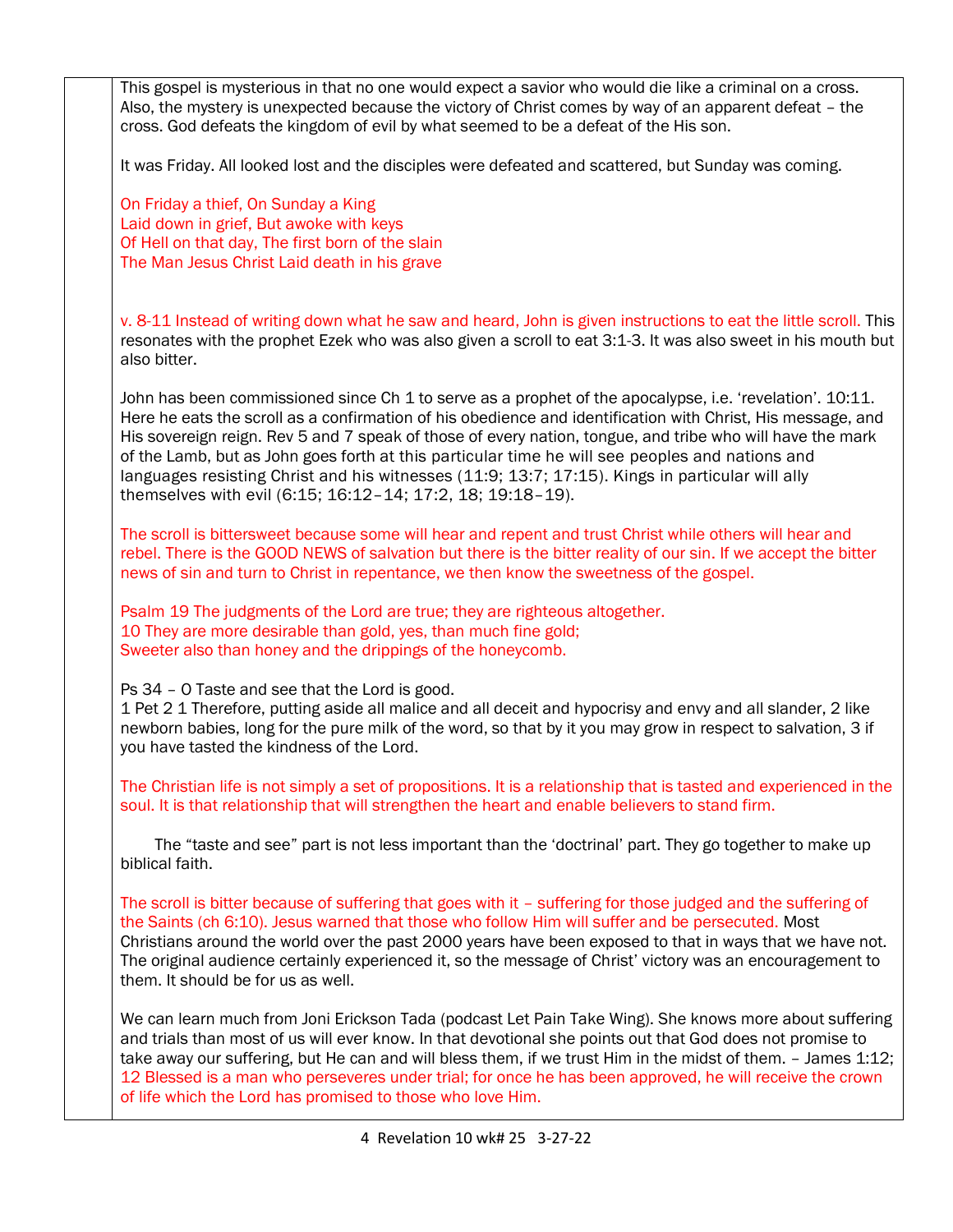God uses the trials to build our faith. Without trials our faith would be weak. Trials are like the cross-fit gym of our spiritual life.

The Rosemary Tree, by Elizabeth Gouge, describes Harriet, an elderly woman crippled by arthritis: "Pain accepted is just pain, weighty and heavy, but pain gladly accepted took wings and went somewhere and did something."

Throughout Revelation pain is productive – it was for the Lion-Lamb and it is for the believer who walks by faith. Perseverance in trial blesses others, it matures us, it adorns the gospel, and it brings about the grace of endurance and the crown of life.

We learn things in trials that we would never learn otherwise. There are things we will never understand until we embrace Christ in our trials.

That is the counter-intuitive bitter-sweet reality of the GOSPEL.

COME TO THE TABLE

Just as John eats the scroll, we are given the bread and cup to eat. This too is bitter-sweet as it displays the suffering of Christ and the anticipation of the great marriage supper of the Lamb.

AMEN